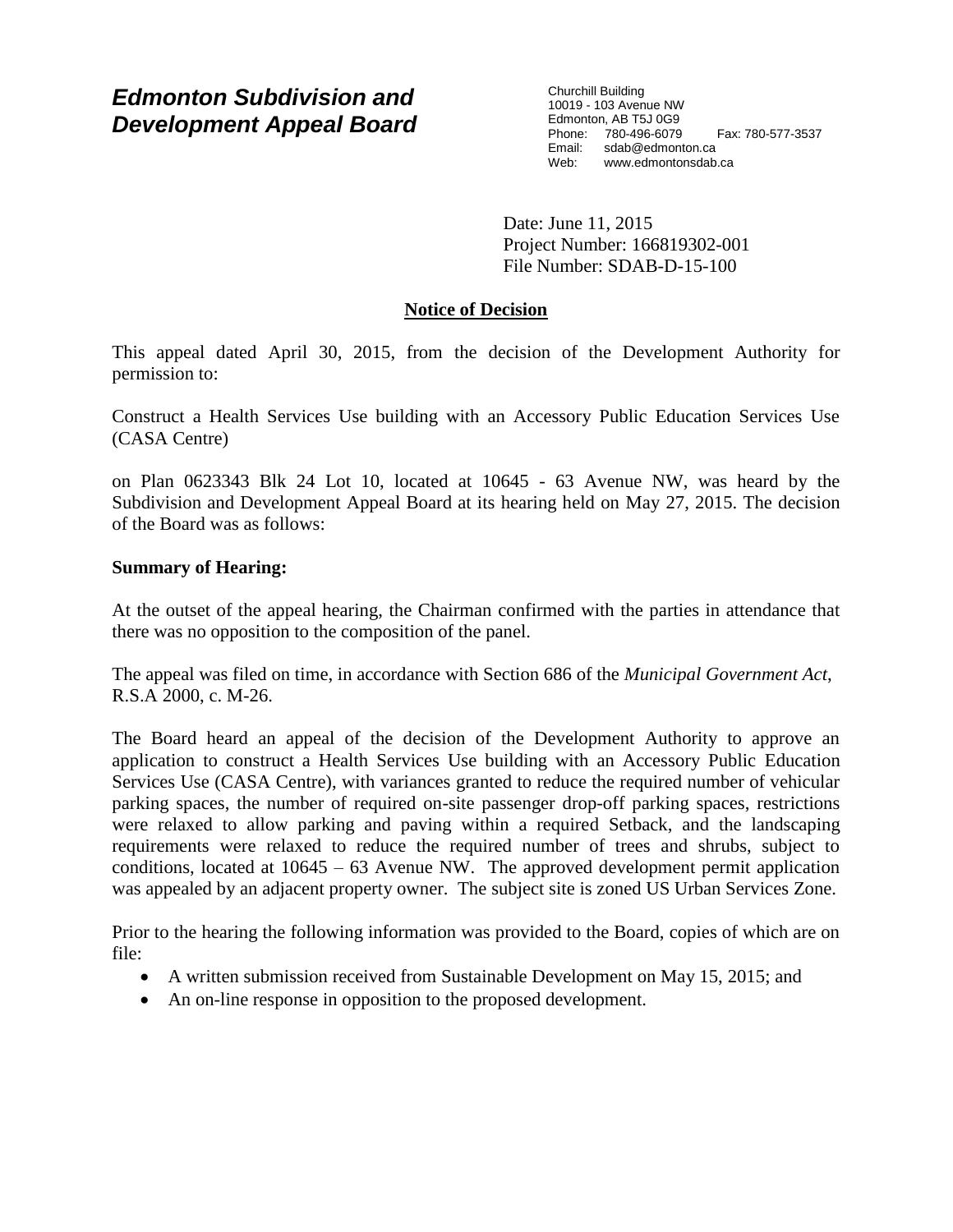The Board heard from Mr. Aytenfisu, the Appellant, who made the following points:

- 1. He has been a resident in this area for the last five years.
- 2. He attended a number of consultations with CASA, CASA Foundation, and the neighbourhood.
- 3. He is in support of the CASA Centre and the proposed development, but has concerns with some of the variances.
- 4. He no longer has a concern with the proposed number of on-site parking spaces.
- 5. He no longer has a concern with the proposed number of drop-off parking spaces, if it is properly designated, as there is sufficient on-site parking.
- 6. He is currently working on a resolution for this variance with the developer.
- 7. With regard to parking in the required Setback, he has a safety concern with vehicles driving through the parking lot to the rear lane. He stated that the developer indicated that they would install concrete barriers to eliminate drive through activity and if this is implemented he no longer has a concern.
- 8. He has had discussions with the CASA Centre regarding the proposed number of trees, shrubs, and landscaping.
- 9. He is willing to work with the CASA Centre and the City to increase the number of trees on the subject Site.

The Board then heard from Mr. Rutherford, representing the City of Edmonton, Sustainable Development, who made the following points:

- 1. He consulted with Transportation Services and the City's Landscape Architectural Technologist when reviewing the proposed plans.
- 2. The proposed development meets the regulations for the US Urban Services Zone.
- 3. After reviewing the Bunt & Associates Parking Assessment, he determined that there was adequate parking with 73 parking spaces, which is supported by Transportation Services.
- 4. With regard to the number of drop-off parking spaces, he stated that the Bunt & Associates Parking Assessment provided for one on-site drop-off parking space and four on-street parking spaces. He stated that this is a technicality which was addressed in the Bunt & Associates Parking Assessment and is supported by Transportation Services.
- 5. The Development Authority relies on the City's Landscape Architectural Technologist to address landscaping issues.
- 6. Due to the parking on the west Setback, the number of required trees and shrubs could not be met.
- 7. The City's Landscape Architectural Technologist agreed that providing parking in this area is more important than meeting the minimum number of trees and shrubs.

In response to questions by the Board, Mr. Rutherford provided the following information:

- 1. Additional parking is located on the west Setback.
- 2. Transportation Services did not comment on the parking in the west Setback.
- 3. In his opinion, 73 parking spaces are sufficient for the proposed development.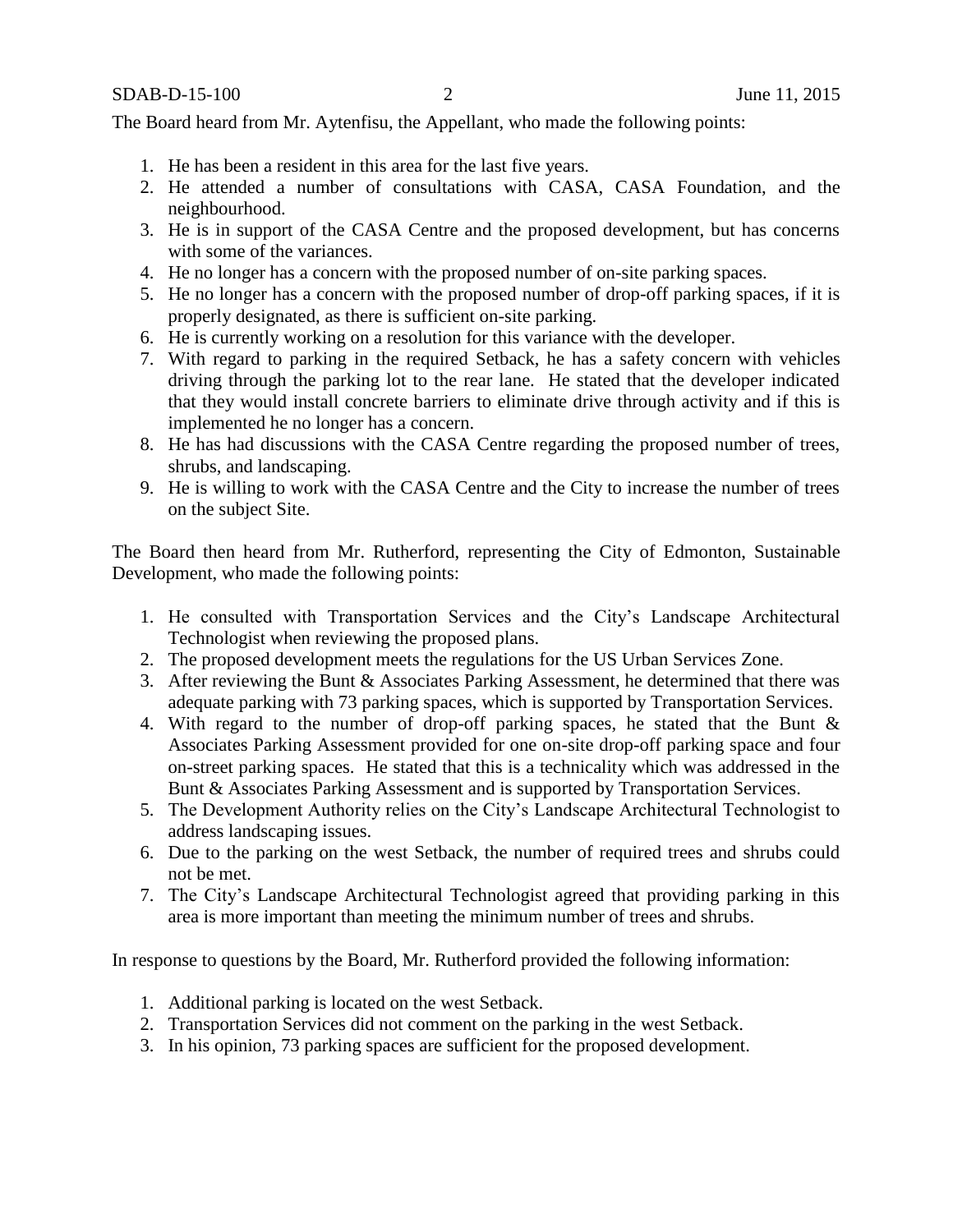SDAB-D-15-100 3 June 11, 2015

The Board then heard from Ms. Milne, representing CASA & CASA Foundation, the property owner, who made the following points:

- 1. She provided the Board with an overview of the CASA Centre, marked "Exhibit A".
- 2. The previous school on the subject Site was in need of repair and was demolished.
- 3. CASA provides services at other sites and communities; however, these areas are on short term leases and need to be maintained.
- 4. They have worked closely with the Allendale Community League.
- 5. They have worked extensively with the Community and their City Councillor in order to develop this project.

The Board then heard from Mr. Kraatz, representing the Respondent, IBI Group, who made the following points:

- 1. He has been involved with the project for two years.
- 2. The project has balanced the proposed development with parking issues in the neighbourhood.
- 3. The Bunt & Associates Parking Assessment indicated that on-street parking after office hours are from residents of the community.
- 4. He addressed the four variances and stated that the parking variance was addressed in the Bunt & Associates Parking Assessment.
- 5. With regard to the drop-off parking spaces, he stated that modifications were made to meet the minimum parking dimensions of the *Edmonton Zoning Bylaw.*
- 6. With regard to landscaping, he stated that the area is heavily treed in all areas except for the parking area.
- 7. He referenced the Appellant's suggestion to plant additional trees on the boulevard but indicated it was up to the City and not the developer.
- 8. They have added more shrubs along the side of the building and one tree close to the drop-off parking space.
- 9. With regard to the parking lot adjacent to the rear lane, he stated that by installing barriers along the side, vehicular access will only be through the two entrances.

In response to questions by the Board, Mr. Kraatz provided the following information:

- 1. With regard to the on-street parking study, he stated that vehicle counts have been done along 62 Avenue and 63 Avenue at peak operating times and found that 20 to 38 percent of on-street parking spaces were occupied.
- 2. The new building size has increased by 48 percent which will increase the number of onsite parking spaces that are used.
- 3. The proposed plans illustrate that traffic will be entering through the rear lane to a private parking lot which will be more convenient than parking on the street.
- 4. Several of the on-site parking spaces will have power.
- 5. The proposed landscaping complies with the regulations of the *Edmonton Zoning Bylaw* except for the parking lot area.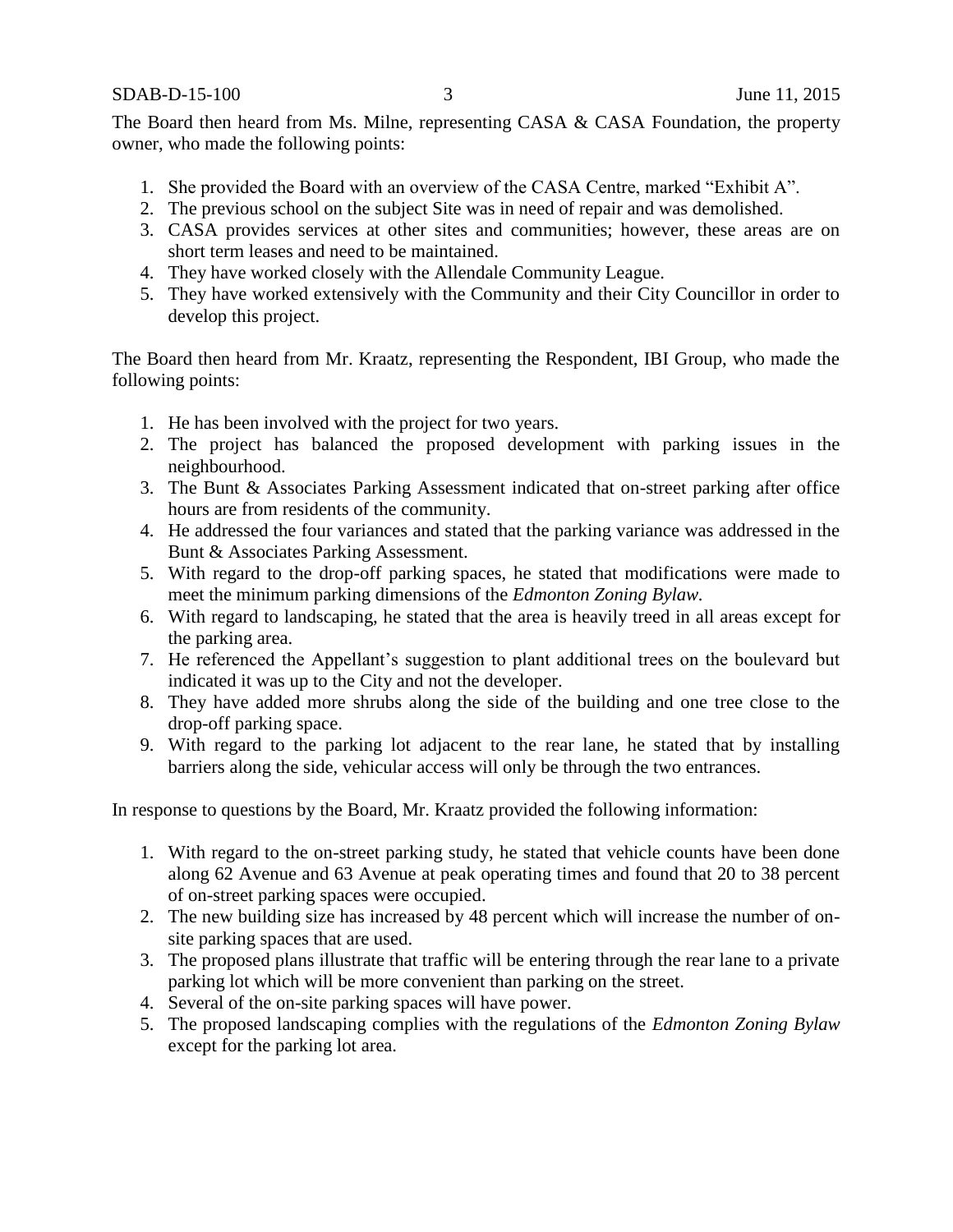SDAB-D-15-100 4 June 11, 2015

6. In his opinion, this is in line with the parking requirements as parking is more important than landscaping in the area.

In rebuttal, Mr. Aytenfisu made the following points:

- 1. He referred to the four variances and stated that he had no issue with the reduced number of parking spaces.
- 2. With regard to the proposed drop-off parking space, he stated that there is a need to provide one additional on-site drop-off parking space as outlined in the Bunt & Associates Parking Assessment which is needed for safety concerns. Proper signage needs to be installed for the one drop-off parking space.
- 3. With regard to parking in the required Setback, he stated this has been resolved as the developer has agreed to install barriers in the parking lot.
- 4. He is satisfied that the CASA Centre and the developer will plant the required number of trees as proposed.

### **Decision:**

The appeal is DENIED and the decision of the Development Authority is CONFIRMED. The development is GRANTED, subject to the following four conditions:

- 1) PRIOR TO THE RELEASE OF DRAWINGS FOR BUILDING PERMIT REVIEW, the applicant or property owner shall pay a Lot Grading Fee of \$220.00.
- 2) PRIOR TO THE RELEASE OF DRAWINGS FOR BUILDING PERMIT REVIEW, the applicant or property owner shall pay a Sanitary Sewer Trunk Charge fee of \$4,535.80. All assessments are based upon information currently available to the City. The SSTC charges are quoted for the calendar year in which the development permit is granted. The final applicable rate is subject to change based on the year in which the payment is collected by the City of Edmonton.
- 3) Landscaping shall be in accordance to the approved landscape plan, Section 55 and to the satisfaction of the Development Officer. PRIOR TO THE RELEASE OF DRAWINGS FOR BUILDING PERMIT REVIEW, the applicant or property owner shall provide a guaranteed security to ensure that landscaping is provided and maintained for two growing seasons. The Landscape Security may be held for two full years after the landscaping has been completed. This security may take the following forms:

a) cash to a value equal to 100% of the established landscaping costs; or b) an irrevocable letter of credit having a value equivalent to 100% of the established landscaping costs.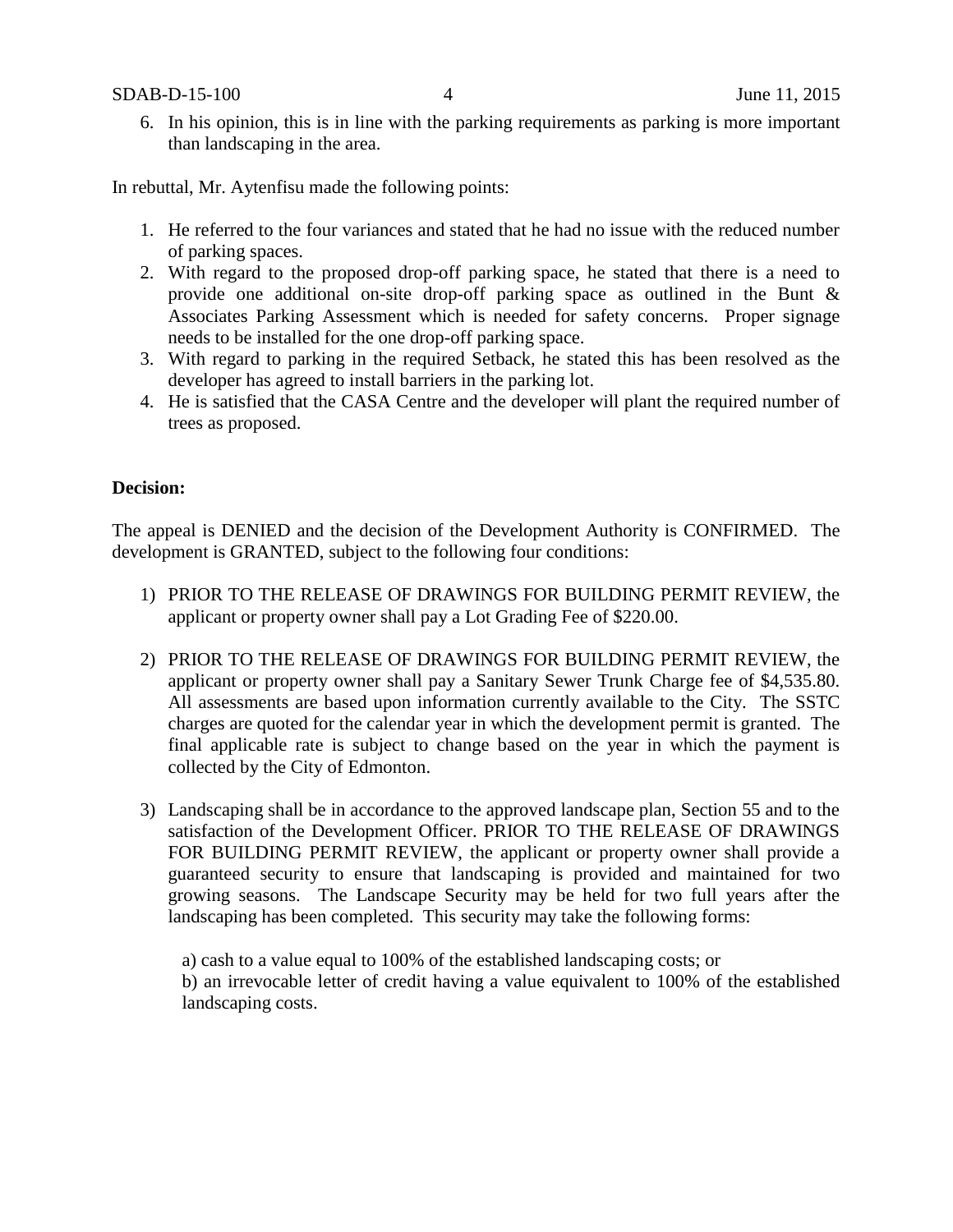Any letter of credit shall allow for partial draws. If the landscaping is not completed in accordance with the approved Landscape Plan(s) within one growing season after completion of the development or if the landscaping is not well maintained and in a healthy condition two growing seasons after completion of the landscaping, the City may draw on the security for its use absolutely. Reference Section 55.6.

4) The owner must enter into a Municipal Improvement Agreement with the City for the following improvements:

a) construction of the 7.5 m curb return access; located 26 m from the east property line;

b) construction of 28 m drop-off/ layby east of the access to 62 Avenue, including the reconstruction of the 1.5 m concrete sidewalk adjacent to the layby; and

c) hard surfacing of the area between the parking area and the alley driving surface.

The Municipal Improvement Agreement must be signed PRIOR to the release of the drawings for Building Permit review. The Agreement must be signed by the property owner and returned to Transportation Services to the attention of Mohammed Bashar including an irrevocable Letter of Credit in the amount of \$75,000 to cover 100% of construction costs. The Agreement will be forwarded directly to the owner for his signature. Once signed, the owner is required to have a Civil Engineer submit stamped engineering drawings for approval by the Transportation Services.

### NOTES:

1) An approved Development Permit means that the proposed development has been reviewed only against the provisions of the Edmonton Zoning Bylaw. It does not remove obligations to conform with other legislation, bylaws or land title instruments such as the Municipal Government Act, the ERCB Directive 079, the Edmonton Safety Codes Permit Bylaw or any caveats, covenants or easements that might be attached to the Site.

2) The Development Permit shall not be valid unless and until the conditions of approval, save those of a continuing nature, have been fulfilled; and no notice of appeal from such approval has been served on the Subdivision and Development Appeal Board within the time period specified in subsection 21.1 (Ref. Section 17.1).

3) Signs require separate Development Applications.

4) The City of Edmonton does not conduct independent environmental checks of land within the City. If you are concerned about the suitability of this property for any purpose, you should conduct your own tests and reviews. The City of Edmonton, in issuing this Development Permit, makes no representations and offers no warranties as to the suitability of the property for any purpose or as to the presence or absence of any environmental contaminants on the property.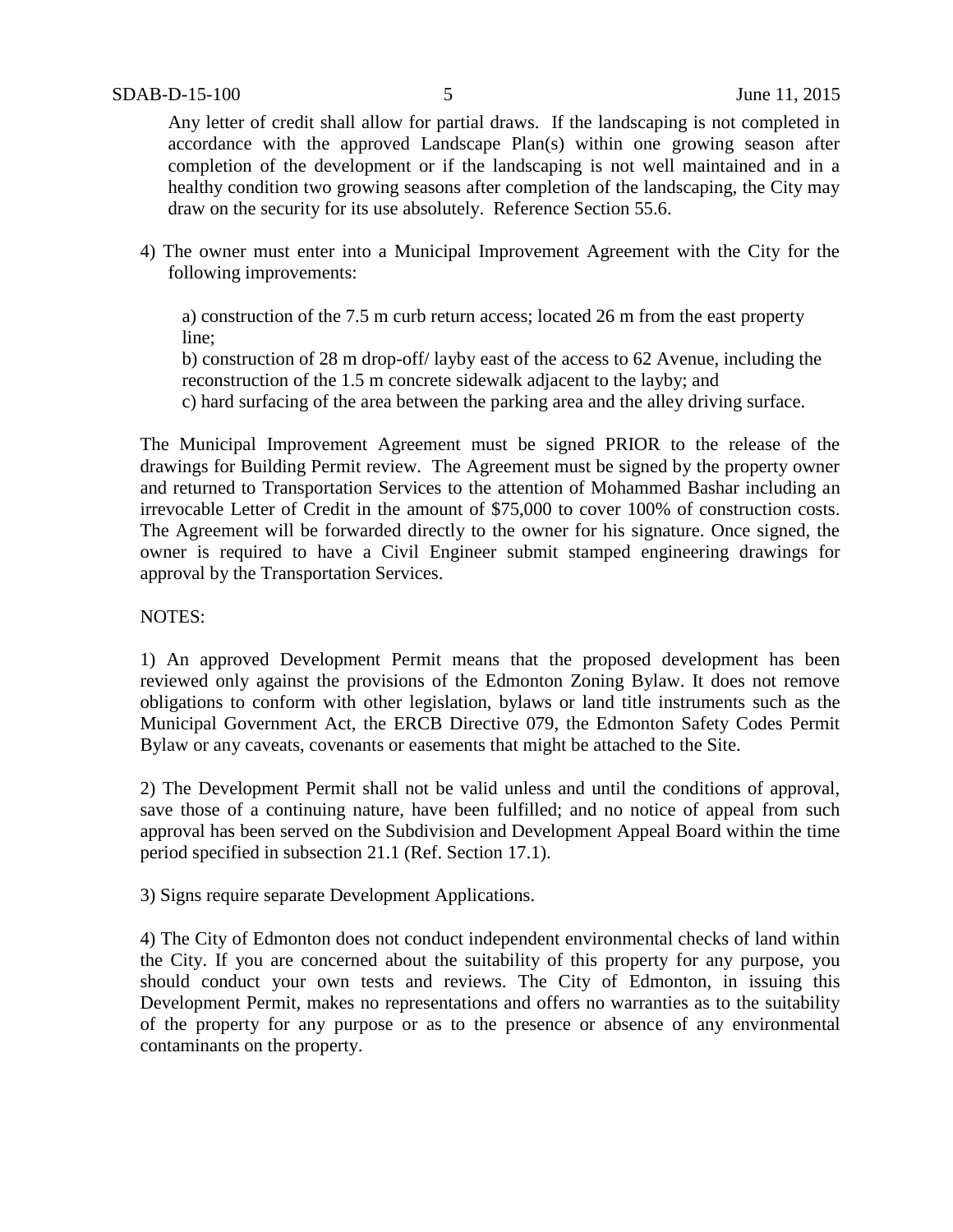5) A Building Permit is required for any construction or change in use of a building. For a building permit, and prior to the Plans Examination review, you require construction drawings and the payment of fees. Please contact the 311 Call Centre for further information.

6) This Development Permit is not a Business License. A separate application must be made for a Business License.

In granting the development the following variances to the *Edmonton Zoning Bylaw* are allowed:

Section 54.2, Schedule 1 and relaxed - To reduce the number of required vehicular and dropoff parking spaces from 109 to 73 spaces.

Section 54.5, Schedule 4 and relaxed - To reduce the number of required on-site passenger drop-off parking spaces from 5 to 1 space.

Section 55.4(1) relaxed - To relax the restrictions prohibiting parking and paving within a required setback in order to accommodate the proposed parking lot adjacent to the existing lane way.

Section 55.4(7 a and b) relaxed - To reduce the minimum number of required trees and shrubs within the required setbacks from 77 trees and 132 shrubs to 46 trees and 101 shrubs (Difference of 31 trees and 31 shrubs).

### **Reasons for Decision:**

The Board finds the following:

- 1. The proposed development involves two Uses of the subject site. It is both a Health Services Use, as well as a Public Education Services Use. Health Services is a Discretionary Use and Public Education Services is a Permitted Use in the US Urban Services Zone.
- 2. The Appellant was not opposed to the suitability of the proposed development.
- 3. The four variances granted by the Development Authority are confirmed for the following reasons:

a. With regard to the number of required on-site parking spaces:

- i. The Respondent provided a Parking Impact Assessment from Bunt & Associates that demonstrated that the actual parking needs of the development will be approximately 49 parking spaces. The proposed development provides 73 parking spaces. Therefore, even though the number of parking stalls is less than that required by the *Edmonton Zoning Bylaw*, it is significantly in excess of the needs of this particular development.
- ii. There is ample off-site parking in this area as outlined in the Bunt  $\&$  Associates Parking Impact Assessment, and the Board accepts this evidence.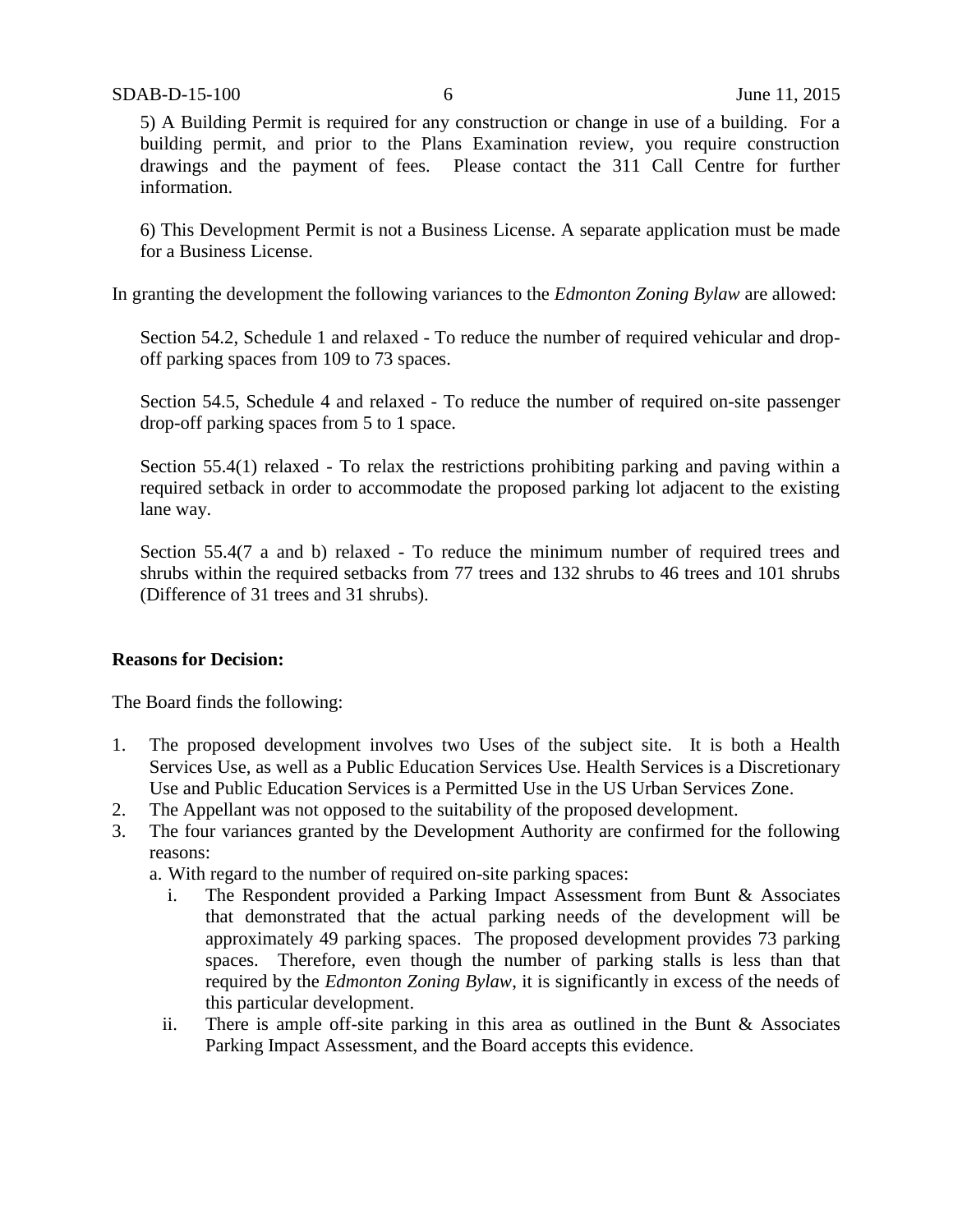- b. With regard to the variance to reduce the number of on-site drop-off parking spaces, the Board notes that condition No. 4 of the approved permit will require the developer to construct a 28 metre drop-off space east of the 62 Avenue access which will provide four drop-off spaces in addition to the one provided on-site. Accordingly, the number of required drop-off parking spaces will meet the requirements of the *Edmonton Zoning Bylaw*, if you include the number of drop-off spaces that the developer will be required to create on 62 Avenue.
- 4. The variances allowing parking in the required Setback, and the reduction of trees and shrubs in the Setback are granted for the following reasons:
	- a. The Setback along the lane will be turned into a Parking Area to allow the maximization of the on-site parking which will minimize the on-street parking in the area.
	- b. If the Development Authority was to have required adherence to Sections 55.4(1) and 55.4(7)(a)(b) of the *Edmonton Zoning Bylaw* this would reduce the on-site parking.
	- c. The view of the Parking Area on the subject Site from 62 Avenue and 63 Avenue will be screened by trees and shrubs.
	- d. The removal of the trees along the rear lane will not significantly affect the visibility of the area from the main roadways.
- 5. The developer has compiled extensive Community Consultation and has the support of the Allendale Community League.
- 6. Based on the above, it is the opinion of the Board, that the proposed development with the requested variances, will not unduly interfere with the amenities of the neighbourhood nor materially interfere with or affect the use, enjoyment or value of neighbouring parcels of land.

### **Important Information for Applicant/Appellant**

- 1. This is not a Building Permit. A Building Permit must be obtained separately from the Sustainable Development Department, located on the  $5<sup>th</sup>$  Floor, 10250 – 101 Street, Edmonton.
- 2. Obtaining a Development Permit does not relieve you from complying with:
	- a) the requirements of the *Edmonton Zoning Bylaw*, insofar as those requirements have not been relaxed or varied by a decision of the Subdivision and Development Appeal Board,
	- b) the requirements of the *Alberta Safety Codes Act*,
	- c) the *Alberta Regulation 204/207 – Safety Codes Act – Permit Regulation*,
	- d) the requirements of any other appropriate federal, provincial or municipal legislation,
	- e) the conditions of any caveat, covenant, easement or other instrument affecting a building or land.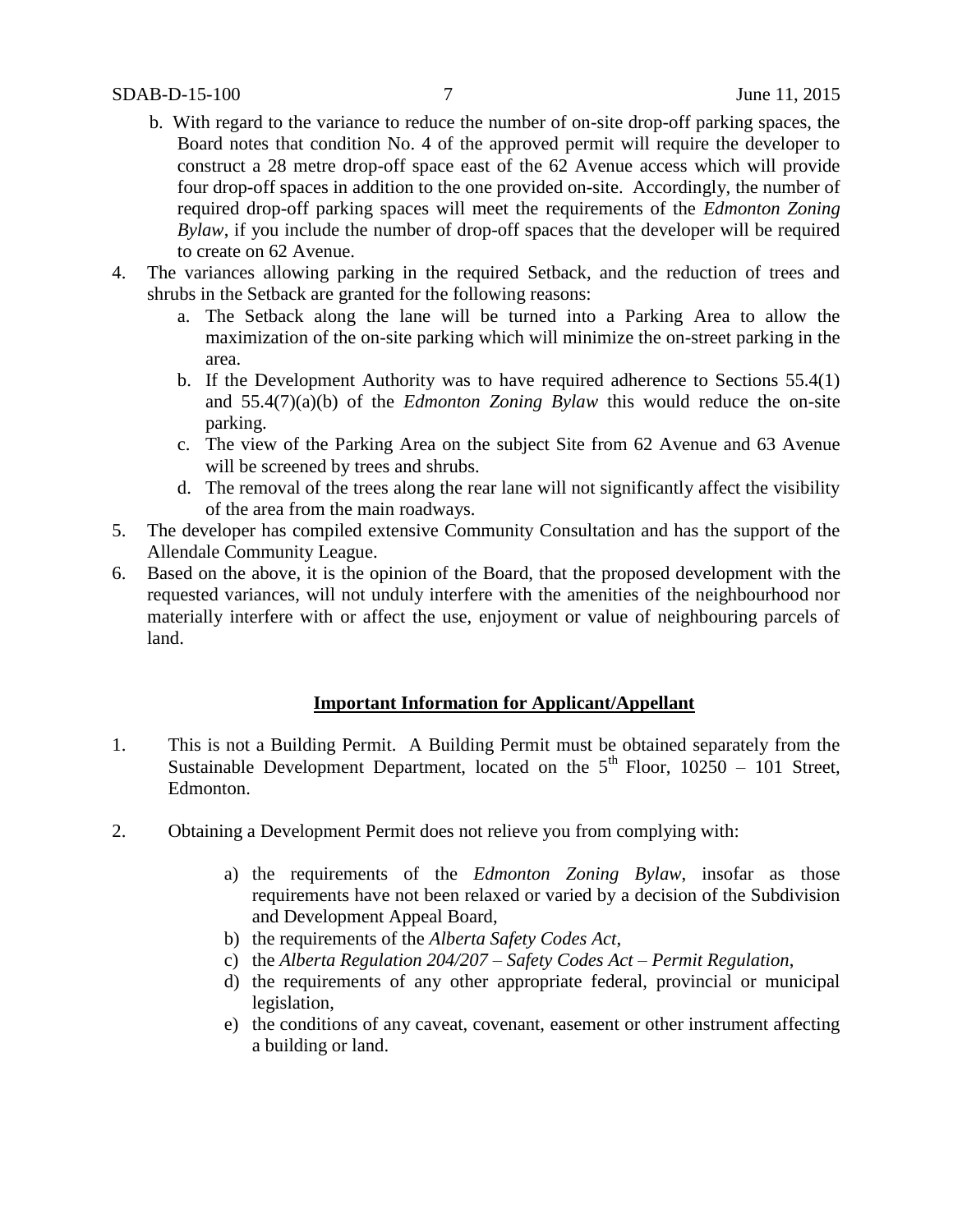- 3. When an application for a Development Permit has been approved by the Subdivision and Development Appeal Board, it shall not be valid unless and until any conditions of approval, save those of a continuing nature, have been fulfilled.
- 4. A Development Permit will expire in accordance to the provisions of Section 22 of the *Edmonton Zoning Bylaw, Bylaw 12800*, as amended.
- 5. This decision may be appealed to the Alberta Court of Appeal on a question of law or jurisdiction under Section 688 of the *Municipal Government Act*, R.S.A. 2000, c. M-26. If the Subdivision and Development Appeal Board is served with notice of an application for leave to appeal its decision, such notice shall operate to suspend the Development Permit.
- 6. When a decision on a Development Permit application has been rendered by the Subdivision and Development Appeal Board, the enforcement of that decision is carried out by the Sustainable Development Department, located on the 5th Floor, 10250 – 101 Street, Edmonton.

*NOTE: The City of Edmonton does not conduct independent environmental checks of land within the City. If you are concerned about the stability of this property for any purpose, you should conduct your own tests and reviews. The City of Edmonton, when issuing a development permit, makes no representations and offers no warranties as to the suitability of the property for any purpose or as to the presence or absence of any environmental contaminants on the property.*

> Mr. I. Wachowicz, Chairman Subdivision and Development Appeal Board

c.c.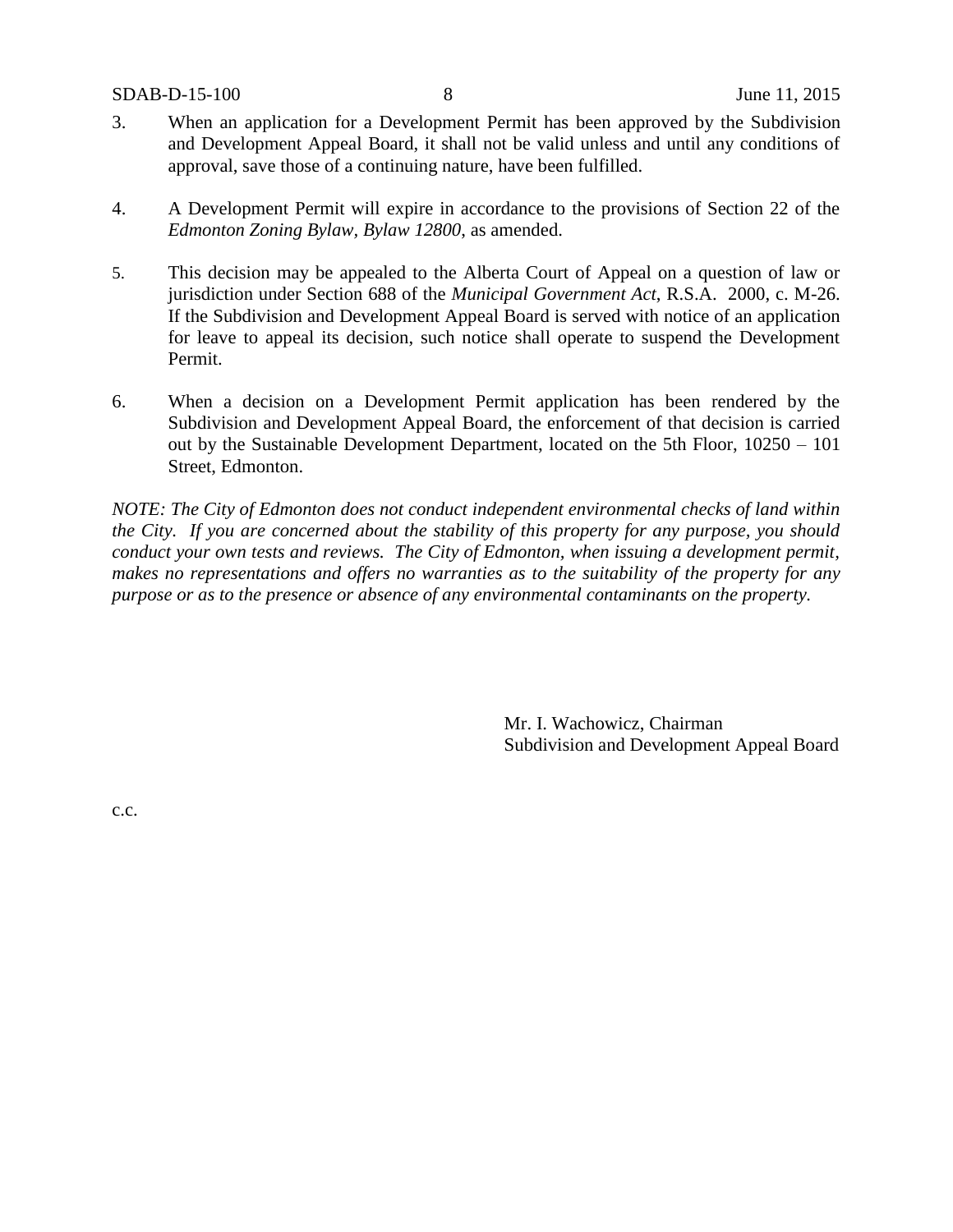# *Edmonton Subdivision and Development Appeal Board*

Churchill Building 10019 - 103 Avenue NW Edmonton, AB T5J 0G9 Phone: 780-496-6079 Fax: 780-577-3537 Email: sdab@edmonton.ca Web: www.edmontonsdab.ca

Date: June 11, 2015 Project Number: 165627221-002 File Number: SDAB-D-15-101

# **Notice of Decision**

This appeal dated May 4, 2015, from the decision of the Development Authority for permission to:

Construct a two Storey Accessory building (Garage Suite on the second floor, Garage on the main floor)

on Plan 1424449 Blk 50 Lot 21, located at 10551 - 127 Street NW, was heard by the Subdivision and Development Appeal Board at its hearing held on May 27, 2015. The decision of the Board was as follows:

# **Summary of Hearing:**

At the outset of the appeal hearing, the Chairman, confirmed with the parties in attendance that there was no opposition to the composition of the panel.

The appeal was filed on time, in accordance with Section 686 of the *Municipal Government Act*, R.S.A 2000, c. M-26.

The Board heard an appeal of the decision of the Development Authority to approve an application to construct a two Storey Accessory building (Garage Suite on the second floor, Garage on the main floor), with variances granted for the minimum required Site Area for an above Grade Garage Suite, the minimum required Side Setbacks and the minimum required number of parking spaces, subject to conditions, located at  $10551 - 127$  Street NW. The subject Site is zoned RF3 Small Scale Infill Development Zone and is within the Mature Neighbourhood Overlay. The approved development permit application was appealed by an adjacent property owner.

Prior to the hearing the following information was provided to the Board, copies of which are on file:

- A written submission received from Sustainable Development on May 22, 2015;
- Additional information from the Appellant on May 22, 2015; and
- An on-line response in opposition to the proposed development.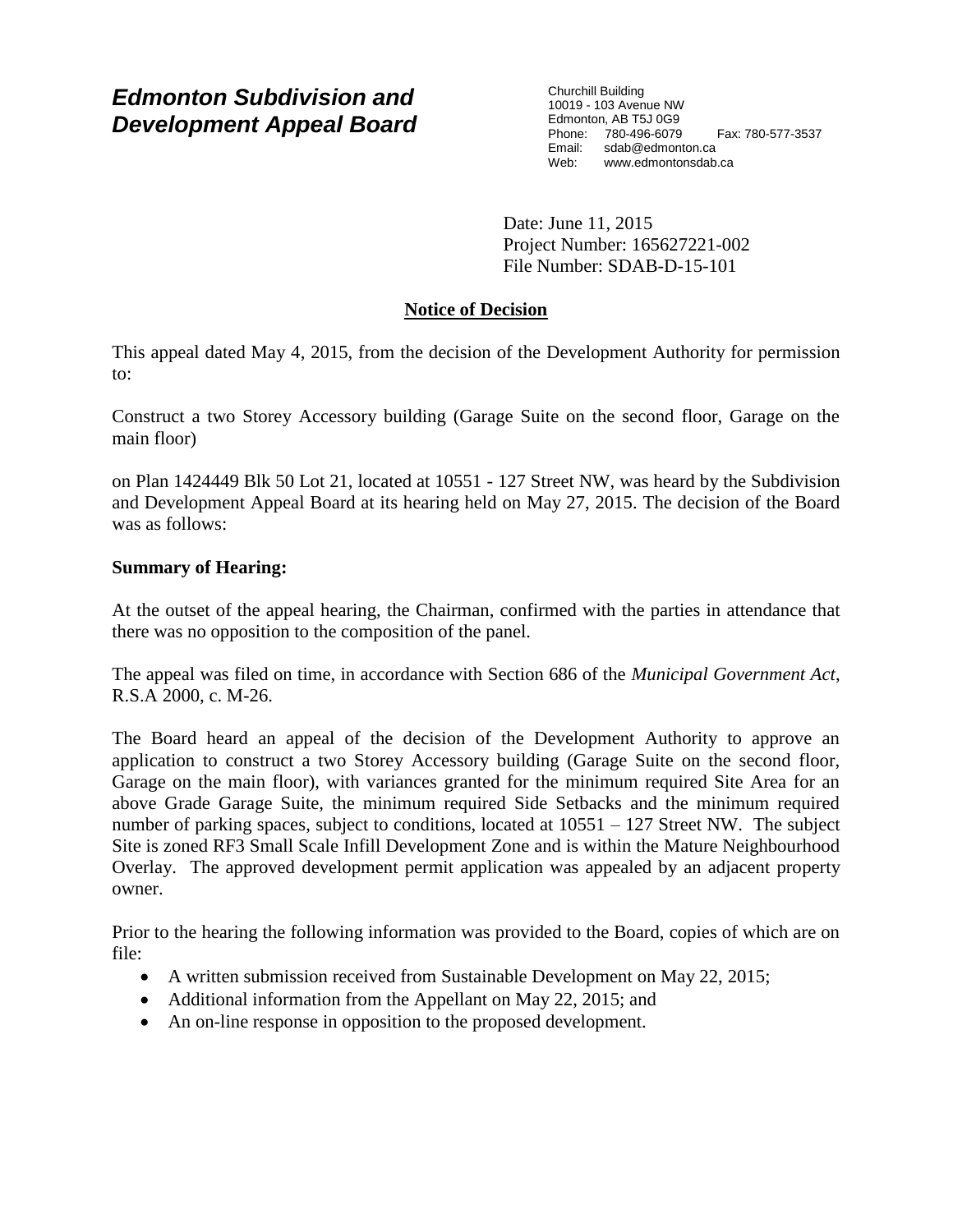The Board heard from Mr. Evans, the Appellant, who made the following points:

- 1. He provided the Board with a revised submission, marked "Exhibit A".
- 2. He provided the Board with a background of the Westmount neighbourhood.
- 3. Westmount is a special neighbourhood and a street friendly area.
- 4. The area is attractive and in close proximity to downtown and the 124 Street Corridor.
- 5. His understanding of the Mature Neighbourhood Overlay was to enhance the RF3 Small Scale Infill Development Zone and the General Purpose of the Mature Neighbourhood Overlay.
- 6. He is aware that the City is allowing more density and housing types and affordable options for infill housing.
- 7. He understands that the changes in the narrow lot width, the locational criteria for Garage Suites, and reduction in the Site Area from 460 square metres to 400 square metres for Garage Suites was approved.
- 8. In his opinion, the reason for the lot size of 400 square metres was intentional and this specific Site Area is 323.68 square metres which is 20 percent smaller than required.
- 9. In his opinion, variances should only be granted in certain circumstances.
- 10. He is frustrated that some proposed developments are required to provide community consultation and some are not required.
- 11. He is concerned with the lack of details, drawings, and supporting documents that are not sent out to neighbouring property owners.
- 12. In his opinion, the deficiencies were not outlined correctly on the notices that were sent to neighboring property owners.
- 13. If the proposed development is approved with the required variances, it will create a precedent and all similar proposed developments will require the same variances.
- 14. He provided the Board with an updated Community Consultation from neighboring property owners in opposition to the proposed development.
- 15. He provided the Board with a letter from the Westmount Community League that encourages the Board to uphold the new Bylaw for Garage Suites.
- 16. No Community Consultation was done by the Respondent and no attempts were made to contact him or the neighbours to discuss the proposed development.

The Board then heard from Mr. Sifat, representing the City of Edmonton, Sustainable Development, who made the following points:

- 1. He acknowledged that the variance required for the flanking Side Setback is 0.61 metres with a deficiency in the interior Side Setback of 0.3 metres.
- 2. The deficiency in the maximum allowable Site Area was relaxed by 19 percent.
- 3. The deficiencies will have a negative impact regarding massing and the intent of the *Edmonton Zoning Bylaw* amendment is not for two Storey developments on narrow lots.
- 4. The combined deficiencies will have a negative impact on value, use, and enjoyment on neighbouring properties.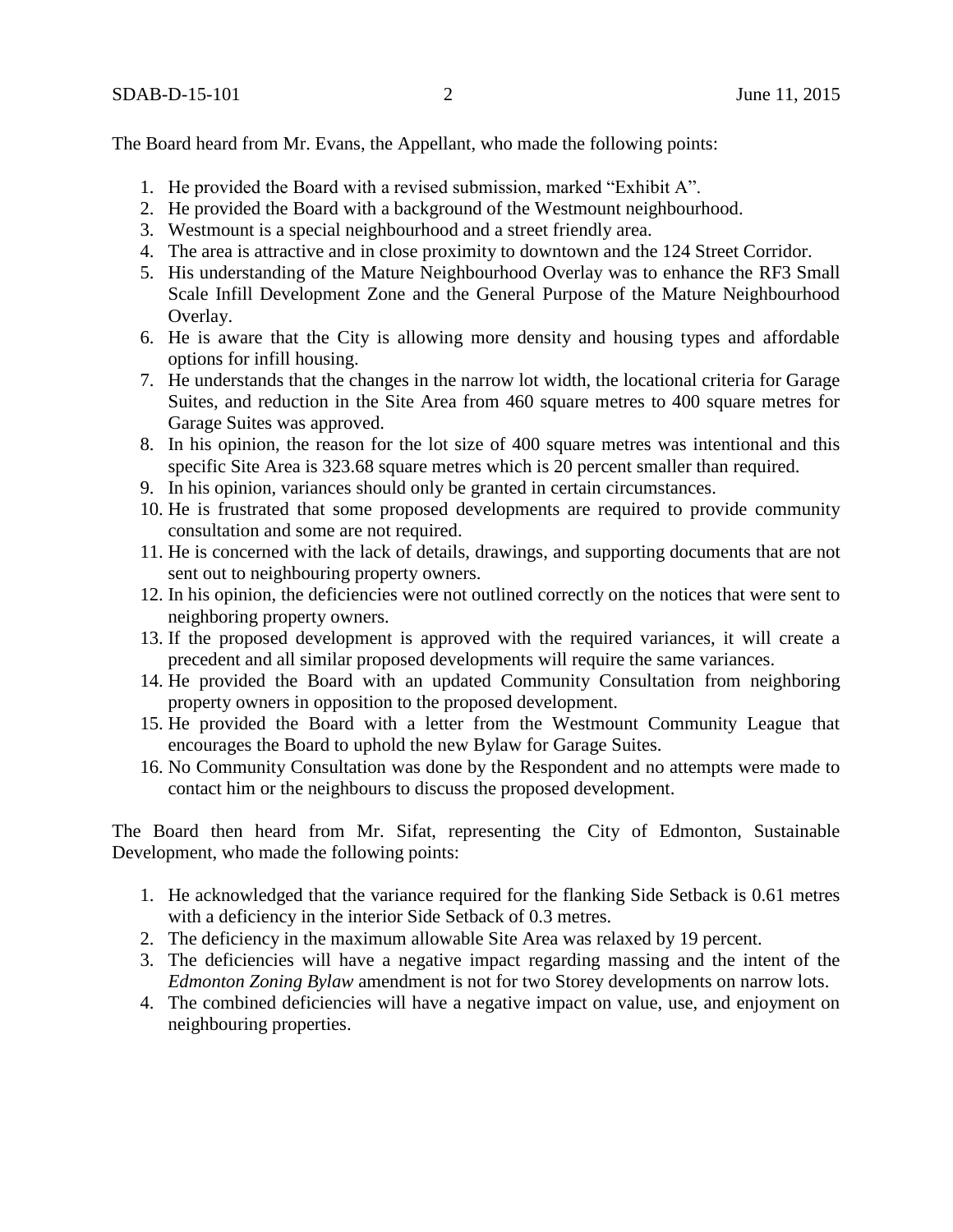In response to questions by the Board, Mr. Sifat provided the following information:

- 1. Although he considered the 2.5 metre wide boulevard, he found that there would still be a massing effect on neighbouring property owners.
- 2. He acknowledged that the Site Area for a Garage Suite was not met.
- 3. He re-reviewed the design and found that the proposed plans did not mitigate the massing impact as the building will be too close to the adjacent property lines.
- 4. With regard to Municipal Development Plan, *The Way We Grow* and *The Way We Live*, the policy goals will be overwhelmed by the massing effect on this lot.
- 5. He acknowledged that the principal dwelling has no Height variance and a Garage without a Suite with a steep roof line could match the Height of the proposed development. However, the massing effect of a detached Garage could not be equal to a full second Storey Garage Suite.

The Board then heard from Mr. Mackie, representing the City of Edmonton, Sustainable Development, who made the following points:

- 1. It was not the intent of City Council to accommodate Garage Suites on narrow lots.
- 2. The 400 square metre minimum lot requirement is a contemplation of 33 feet by 130 feet lots or 36 feet by 120 feet lots.

In response to questions by the Board, Mr. Mackie provided the following information:

- 1. The subject Site is on a corner lot and the 400 square metres Site Area is considered the limit.
- 2. The Development Authority considered the boulevard on the corner lot when reviewing the proposed development.
- 3. He is recommending that the Board refuse the proposed development.

The Board then heard from Mr. Engelman, representing the Respondent, Engelman Construction who made the following points:

- 1. The development permit application was submitted prior to the *Edmonton Zoning Bylaw* amendments.
- 2. The builder provides Community Consultation when it is requested by Sustainable Development.
- 3. It was not his intent to create a variance as the Garage Suite is the same size as the Garage on the adjacent property.
- 4. Transom windows will be installed to mitigate the negative impact on the adjacent property and alleviate any privacy concerns.
- 5. With regard to the variances, he stated that Engelman Construction built six houses in the Westmount area last year and only the proposed development required variances.
- 6. There is a lot across the Avenue that is the same size as the proposed development that has a three unit Row House development with 45 percent Site Coverage with only three parking spaces.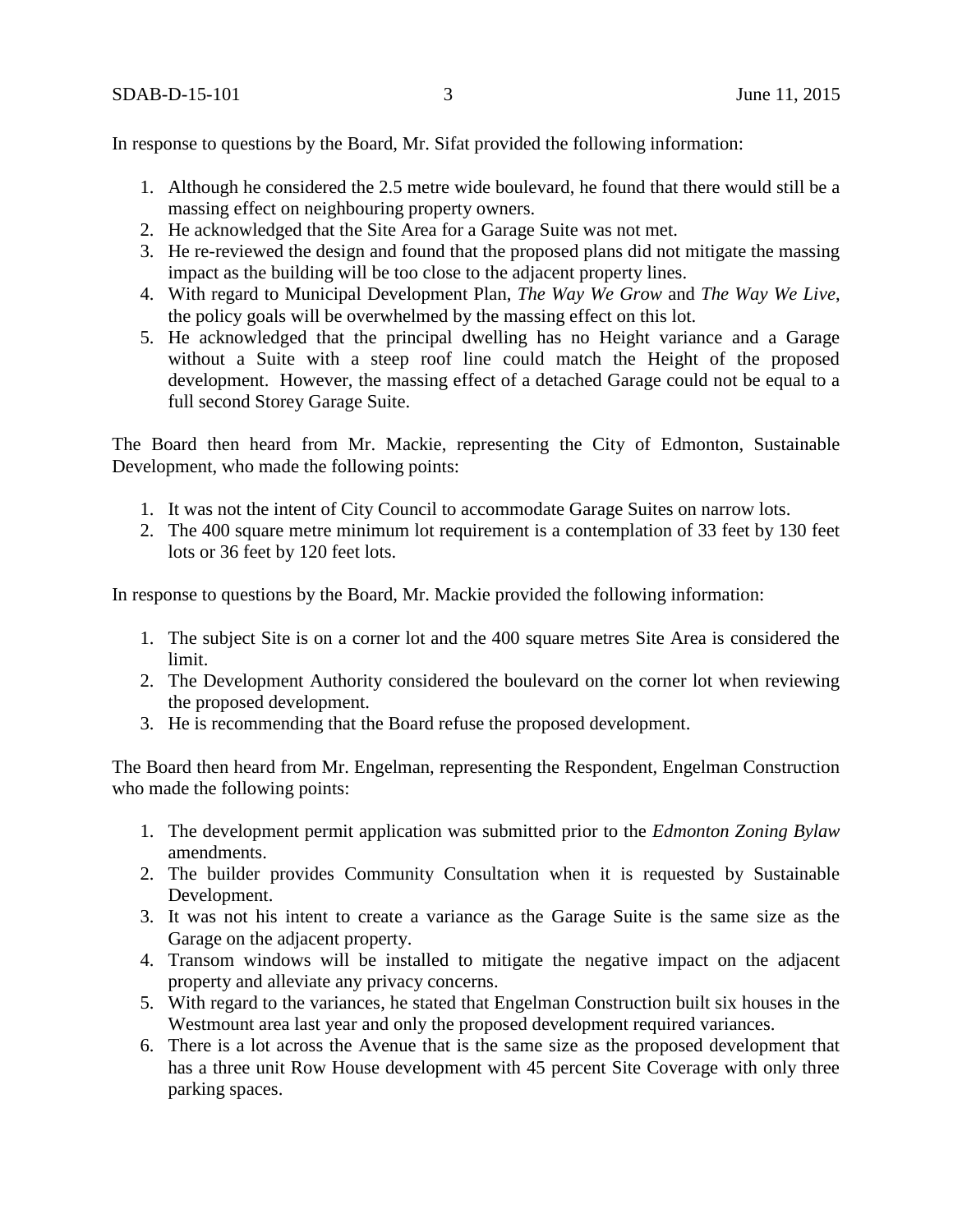- 7. With regard to the parking variance, the proposed development is in a transit oriented neighbourhood.
- 8. Windows will face the rear lane preventing any shadowing effect on neighbouring properties.
- 9. A Garage with a 12/12 roof pitch could be built on the subject Site with no variances.

In response to questions by the Board, Mr. Engelman provided the following information:

- 1. The Development Authority suggested that they could construct a drive-thru garage with a parking space in the rear yard.
- 2. If tandem parking was allowed, this could be included in the number of required parking spaces.
- 3. He was not aware that neighbouring property owners were in opposition to the proposed development.
- 4. The property owners want to build a Garage Suite to offset their costs of the purchase of the property.

In rebuttal, Mr. Evans made the following point:

1. He confirmed that the tri-plex north of 106 Avenue has tandem parking.

### **Decision:**

that the appeal is ALLOWED and the decision of the Development Authority is REVOKED. The development is REFUSED.

#### **Reasons for Decision:**

The Board finds the following:

- 1. The proposed development is a Discretionary Use in the RF3 Small Scale Infill Development Zone.
- 2. The Board does not grant the requested variances which are required for the proposed development for the following reasons:
	- a. The requested variances allowing the Garage Suite to be within the required Setbacks will negatively impact the property immediately south of the subject Site.
	- b. The south elevation for the Garage Suite is a large rectangular wall with no articulation in the design which creates a negative massing effect that is detrimental to the lot immediately to the south of the subject Site.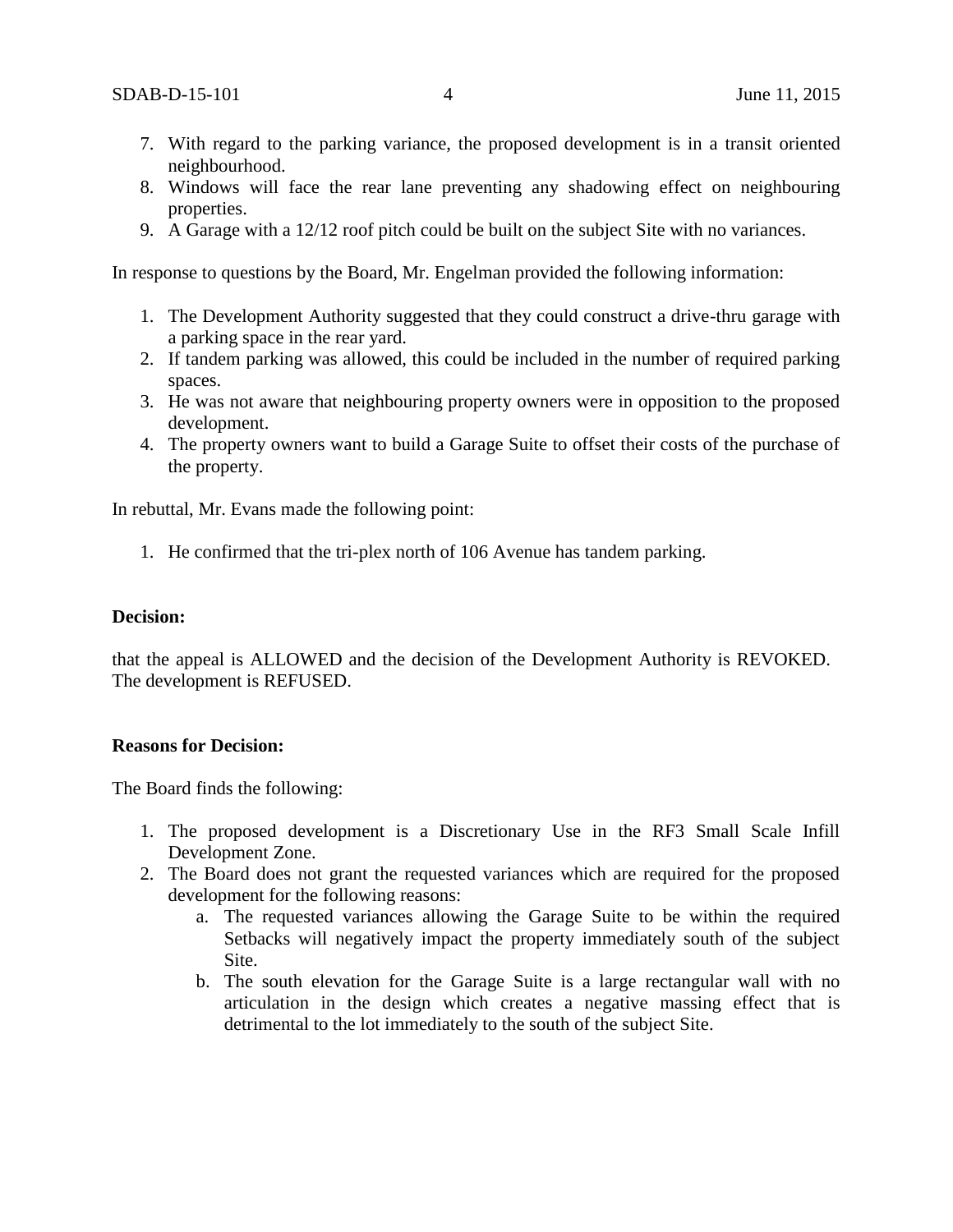- c. That massing effect will be exacerbated by the variance requested to the interior Side Setback which will place the large, cubic massive and unarticulated two Storey Garage very close to the back yard of the subject site, which will negatively impact the enjoyment of the neighboring lot's amenity area.
- d. Not only does the Garage Suite encroach onto the Side Setback, it is also closer to the north property line than the Principal Dwelling. This increases the massing effect created by the two Storey flat roof structure as viewed from the public street to the north of the subject lot.
- e. With regard to the variance in the Site Area, granting the variance would significantly increase the intensity of the Site, by allowing two residences on the same lot which is not characteristic of the neighbourhood.
- 3. This intensity of Use is not in keeping with Section 814.1 of the General Purpose of the Mature Neighbourhood Overlay that states that the purpose of this Overlay is to ensure that new low density development in Edmonton's mature residential neighbourhoods is sensitive in scale to existing development, maintains the traditional character and pedestrian-friendly design of the streetscape, ensures privacy and sunlight penetration on adjacent properties and provides opportunity for discussion between applicants and neighbouring affected parties when a development proposes to vary the Overlay regulations.
- 4. By allowing the two separate building Dwellings on this narrow lot, the proposed development is an intensification that is out of scale to the other residential developments on the block, and will negatively impact the privacy and sunlight on adjacent properties.
- 5. The Board recognized that there is an existing three unit Row Housing development across 106 Avenue, but notes that it is located on a significantly larger lot than the subject Site.
- 6. The requested parking variance does not form part of the Board's decision as the denial of the other three variances are enough to refuse the proposed development.
- 7. 18 of the 23 neighbouring property owners in the 60 metre notification radius indicated their opposition to the proposed development, including the Westmount Community League.
- 8. Based on the above, it is the finding of the Board that the proposed development will unduly interfere with the amenities of the neighbourhood and materially interfere with and affect the use, enjoyment or value of neighbouring parcels of land. As a result, the test set out in s. 687(3)(d) of the *Municipal Government Act* has not been met, and therefore, the requested variances are denied. As set out by the Court of Appeal in *Newcastle Centre GP Ltd v Edmonton (City),* 2014 ABCA 295, that is the test that this Board must follow. In the *Newcastle* decision the Court of Appeal made it clear that this Board is not to consider development regulations to be "absolute" (see paragraph 4 of the *Newcastle* decision) but that in all cases this Board, when it receives a request for a variance to a development regulation in the *Zoning Bylaw*, must make its decision based upon the test set out in s. 687(3)(d) (see paragraph 7 of the *Newcastle* decision). The Board has done that in this case, and has found that the test has not been met, and therefore, allows the appeal.